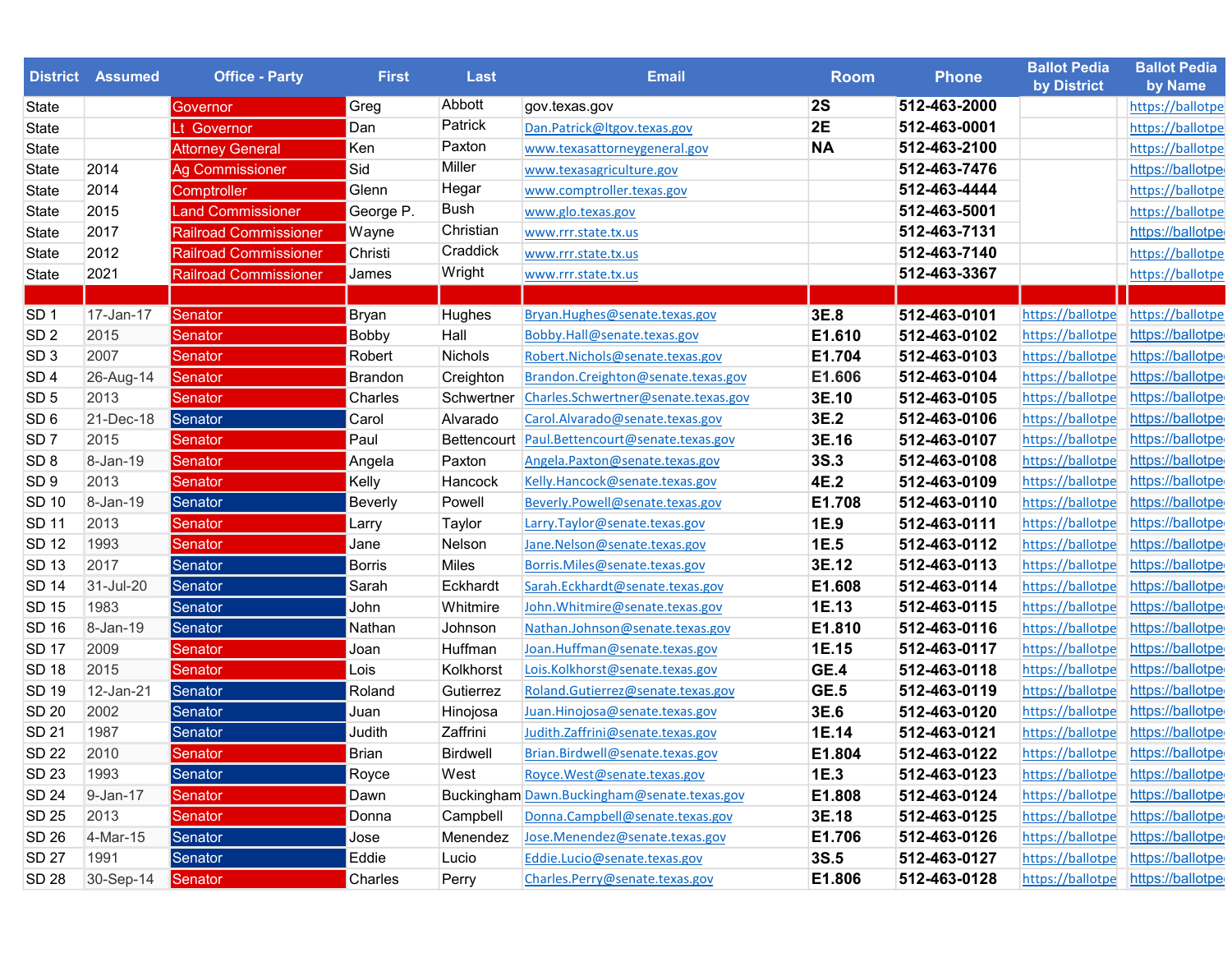| <b>SD 29</b>    | 12-Jan-21    | Senator               | Cesar  | Blanco        | Cesar.Blanco@senate.texas.gov            | <b>GE.7</b>  | 512-463-0129 | https://ballotpe | https://ballotpe                  |
|-----------------|--------------|-----------------------|--------|---------------|------------------------------------------|--------------|--------------|------------------|-----------------------------------|
| SD 30           | 6-Jan-21     | Senator               | Drew   | Springer      | Drew.Springer@senate.texas.gov           | E1.710       | 512-463-0130 | https://ballotpe | https://ballotpe                  |
| <b>SD 31</b>    | 2004         | Senator               | Kel    | Seliger       | Kel.Seliger@senate.texas.gov             | 1E.12        | 512-463-0131 | https://ballotpe | https://ballotpe                  |
| HD 21           | 2015         | Speaker               | Dade   | Phelan        | Dade.Phelan@house.texas.gov              | 2W.13        | 512-463-0706 | https://ballotpe | https://ballotpe                  |
| HD <sub>1</sub> | 2015         | Representative        | Gary   | VanDeaver     | Gary.VanDeaver@house.texas.gov           | E1.304       | 512-463-0692 | https://ballotpe | https://ballotpe                  |
| HD <sub>2</sub> | 12-Jan-21    | Representative        | Bryan  | Slaton        | Bryan.Slaton@house.texas.gov             | E2.420       | 512-463-0880 | https://ballotpe | https://ballotpe                  |
| HD <sub>3</sub> | 2013         | Representative        | Cecil  | Bell          | Cecil.Bell@house.texas.gov               | E2.708       | 512-463-0650 | https://ballotpe | https://ballotpe                  |
| HD <sub>4</sub> | 8-Jan-19     | Representative        | Keith  | Bell          | Keith.Bell@house.texas.gov               | E2.414       | 512-463-0458 | https://ballotpe | https://ballotpe                  |
| HD <sub>5</sub> | 2017         | Representative        | Cole   | Hefner        | Cole.Hefner@house.texas.gov              | E2.718       | 512-463-0271 | https://ballotpe | https://ballotpe                  |
| HD <sub>6</sub> | 2013         | Representative        | Matt   | Schaefer      | Matt.Schaefer@house.texas.gov            | E2.510       | 512-463-0584 | https://ballotpe | https://ballotpe                  |
| HD <sub>7</sub> | 2017         | Representative        | Jay    | Dean          | Jay.Dean@house.texas.gov                 | E2.908       | 512-463-0750 | https://ballotpe | https://ballotpe                  |
| HD <sub>8</sub> | $8 - Jan-19$ | Representative        | Cody   | Harris        | Cody.Harris@house.texas.gov              | E1.318       | 512-463-0730 | https://ballotpe | https://ballotpe                  |
| HD <sub>9</sub> | 2013         | Representative        | Chris  | Paddie        | Chris.Paddie@house.texas.gov             | E2.502       | 512-463-0556 | https://ballotpe | https://ballotpe                  |
| HD 10           |              | <b>VACANT</b>         |        |               |                                          |              |              |                  |                                   |
| HD 11           | 2013         | Representative        | Travis | Clardy        | Travis.Clardy@house.texas.gov            | E2.818       | 512-463-0592 | https://ballotpe | https://ballotpe                  |
| HD 12           | 2013         | Representative        | Kyle   | Kacal         | Kyle.Kacal@house.texas.gov               | E2.810       | 512-463-0412 | https://ballotpe | https://ballotpe                  |
| HD 13           | 2018         | Representative        | Ben    | Leman         | Ben.Leman@house.texas.gov                | E1.306       | 512-463-0600 | https://ballotpe | https://ballotpe                  |
| HD 14           | 2011         | Representative        | John   | Raney         | John.Raney@house.texas.gov               | <b>GN.11</b> | 512-463-0698 | https://ballotpe | https://ballotpe                  |
| HD 15           | 8-Jan-19     | Representative        | Steve  | Toth          | Steve.Toth@house.texas.gov               | E2.212       | 512-463-0797 | https://ballotpe | https://ballotpe                  |
| <b>HD 16</b>    | 2015         | Representative        | Will   | Metcalf       | Will.Metcalf@house.texas.gov             | E1.314       | 512-463-0726 | https://ballotpe | https://ballotpe                  |
| HD 17           | 2015         | Representative        | John   | Cyrier        | John.Cyrier@house.texas.gov              | E2.318       | 512-463-0682 | https://ballotpe | https://ballotpe                  |
| <b>HD 18</b>    | 2017         | Representative        | Ernest | <b>Bailes</b> | Ernest.Bailes@house.texas.gov            | E2.812       | 512-463-0570 | https://ballotpe | https://ballotpe                  |
| HD 19           | 2011         | Representative        | James  | White         | James. White@house. texas.gov            | 4N.5         | 512-463-0490 | https://ballotpe | https://ballotpe                  |
| HD 20           | 2017         | Representative        | Terry  | Wilson        | Terry. Wilson@house.texas.gov            | E2.714       | 512-463-0309 | https://ballotpe | https://ballotpe                  |
| <b>HD 22</b>    | 1999         | Representative        | Joe    | Deshotel      | Joe.Deshotel@house.texas.gov             | 3N.6         | 512-463-0662 | https://ballotpe | https://ballotpe                  |
| HD 23           | 8-Jan-19     | Representative        | Mayes  | Middleton     | Mayes.Middleton@house.texas.gov          | E2.712       | 512-463-0502 | https://ballotpe | https://ballotpe                  |
| <b>HD 24</b>    | 2013         | Representative        | Greg   | Bonnen        | Greg.Bonnen@house.texas.gov              | E2.504       | 512-463-0729 | https://ballotpe | https://ballotpe                  |
| HD 25           | 12-Jan-21    | Representative        | Cody   | Vasut         | Cody.Vasut@house.texas.gov               | E2.702       | 512-463-0564 | https://ballotpe | https://ballotpe                  |
| HD 26           | 12-Jan-21    | Representative        | Jacey  | Jetton        | Jacey.Jetton@house.texas.gov             | E2.716       | 512-463-0710 | https://ballotpe | https://ballotpe                  |
| <b>HD 27</b>    | 2011         | <b>Representative</b> | Ron    | Reynolds      | Ron.Reynolds@house.texas.gov             | E1.320       | 512-463-0494 | https://ballotpe | https://ballotpe                  |
| HD 28           | 11-Feb-20    | Representative        | Gary   | Gates         | Gary.Gates@house.texas.gov               | E2.720       | 512-463-0657 | https://ballotpe | https://ballotpe                  |
| HD 29           | 2013         | Representative        | Ed     | Thompson      | Ed.Thompson@house.texas.gov              | 1N.7         | 512-463-0707 | https://ballotpe | https://ballotpe                  |
| HD 30           | 1999         | Representative        | Geanie | Morrison      | Geanie.Morrison@house.texas.gov          | 1W.6         | 512-463-0456 | https://ballotpe | https://ballotpe                  |
| HD 31           | 2003         | Representative        | Ryan   | Guillen       | Ryan.Guillen@house.texas.gov             | 1W.3         | 512-463-0416 | https://ballotpe | https://ballotpe                  |
| HD 32           | 2009         | Representative        | Todd   | Hunter        | Todd.Hunter@house.texas.gov              | 1W.5         | 512-463-0672 | https://ballotpe | https://ballotpe                  |
| HD 33           | 2017         | <b>Representative</b> | Justin | Holland       | Justin.Holland@house.texas.gov           | E2.422       | 512-463-0484 | https://ballotpe | https://ballotpe                  |
| HD 34           | 2013         | Representative        | Abel   | Herrero       | Abel.Herrero@house.texas.gov             | 4N.7         | 512-463-0462 | https://ballotpe | https://ballotpe                  |
| HD 35           | 2013         | Representative        | Oscar  | Longoria      | Oscar.Longoria@house.texas.gov           | E2.308       | 512-463-0645 | https://ballotpe | https://ballotpe                  |
| HD 36           | 2011         | Representative        | Sergio | Munoz         | Sergio.Munoz@house.texas.gov             | <b>4S.2</b>  | 512-463-0704 | https://ballotpe | https://ballotpe                  |
| HD 37           | 8-Jan-19     | Representative        | Alex   |               | Dominguez Alex.Dominguez@house.texas.gov | E1.418       | 512-463-0640 |                  | https://ballotpe https://ballotpe |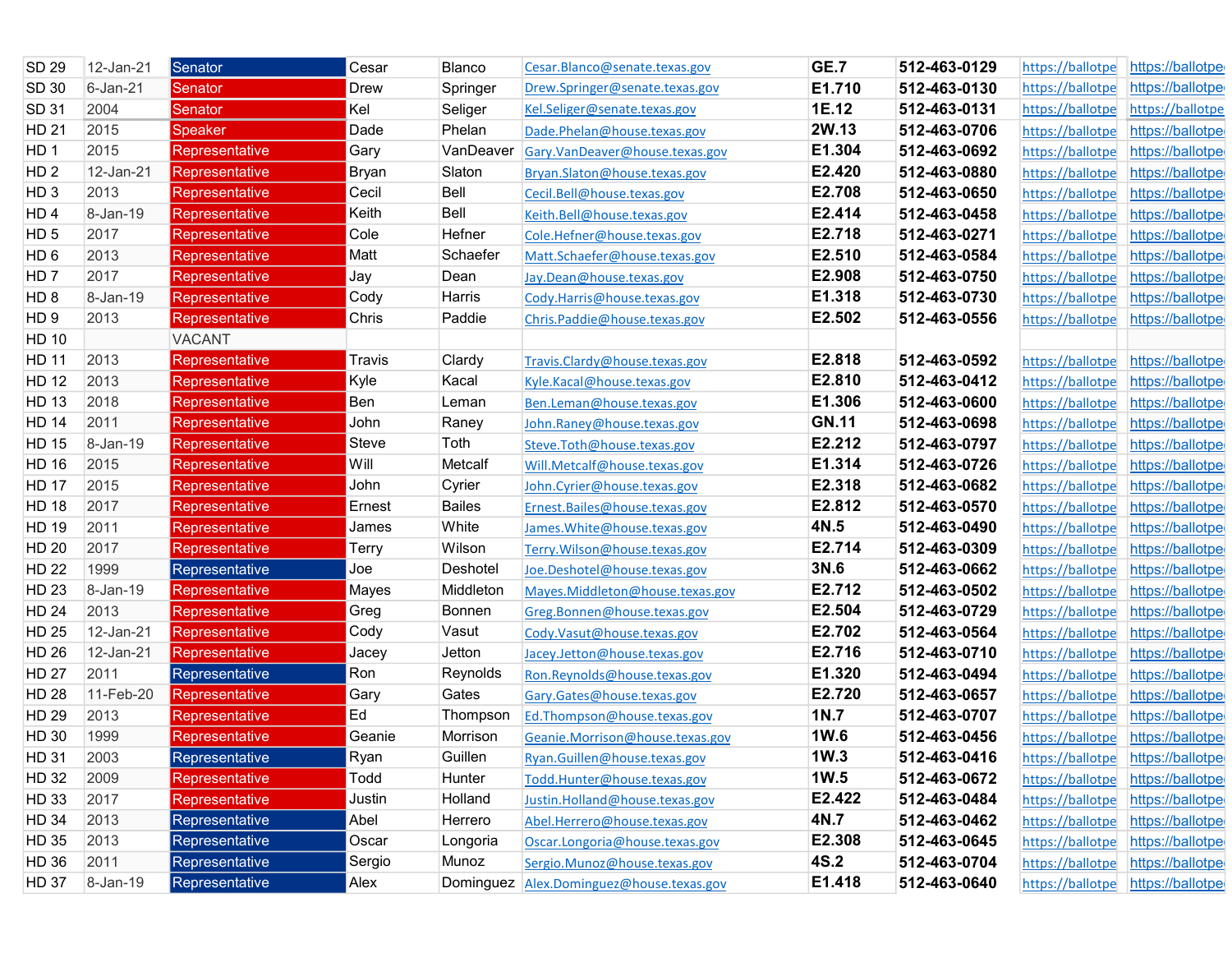| <b>HD 38</b> | 2007      | Representative        | Eddie        | Lucio          | Eddie.Lucio@house.texas.gov                | <b>GW.12</b> | 512-463-0606 | https://ballotpe | https://ballotpe |
|--------------|-----------|-----------------------|--------------|----------------|--------------------------------------------|--------------|--------------|------------------|------------------|
| HD 39        | 2005      | Representative        | Mando        | Martinez       | Mando.Martinez@house.texas.gov             | 1N.10        | 512-463-0530 | https://ballotpe | https://ballotpe |
| <b>HD 40</b> | 2013      | Representative        | Terry        | Canales        | Terry.Canales@house.texas.gov              | 4S.4         | 512-463-0426 | https://ballotpe | https://ballotpe |
| <b>HD 41</b> | 2012      | Representative        | <b>Bobby</b> | Guerra         | Bobby.Guerra@house.texas.gov               | <b>GN.7</b>  | 512-463-0578 | https://ballotpe | https://ballotpe |
| <b>HD42</b>  | 2001      | Representative        | Richard      | Raymond        | Richard.Raymond@house.texas.gov            | 1W.2         | 512-463-0558 | https://ballotpe | https://ballotpe |
| HD 43        | 2011      | Representative        | JM           | Lozano         | JM.Lozano@house.texas.gov                  | 1W.4         | 512-463-0463 | https://ballotpe | https://ballotpe |
| <b>HD 44</b> | 2011      | Representative        | John         | Kuempel        | John.Kuempel@house.texas.gov               | GW.6         | 512-463-0602 | https://ballotpe | https://ballotpe |
| <b>HD45</b>  | 8-Jan-19  | Representative        | Erin         | Zwiener        | Erin.Zwiener@house.texas.gov               | E1.212       | 512-463-0647 | https://ballotpe | https://ballotpe |
| <b>HD 46</b> | 8-Jan-19  | Representative        | Sheryl       | Cole           | Sheryl.Cole@house.texas.gov                | E1.422       | 512-463-0506 | https://ballotpe | https://ballotpe |
| <b>HD47</b>  | 8-Jan-19  | Representative        | Vikki        | Goodwin        | Vikki.Goodwin@house.texas.gov              | E1.220       | 512-463-0652 | https://ballotpe | https://ballotpe |
| <b>HD48</b>  | 2006      | Representative        | Donna        | Howard         | Donna.Howard@house.texas.gov               | <b>GW.11</b> | 512-463-0631 | https://ballotpe | https://ballotpe |
| HD 49        | 2017      | Representative        | Gina         | Hinojosa       | Gina.Hinojosa@house.texas.gov              | E2.314       | 512-463-0668 | https://ballotpe | https://ballotpe |
| HD 50        | 2014      | Representative        | Celia        | Israel         | Celia.Israel@house.texas.gov               | E2.214       | 512-463-0821 | https://ballotpe | https://ballotpe |
| HD 51        | 2003      | Representative        | Eddie        | Rodriguez      | Eddie.Rodriguez@house.texas.gov            | 4S.5         | 512-463-0674 | https://ballotpe | https://ballotpe |
| HD 52        | 21-Nov-18 | Representative        | James        | Talarico       | James.Talarico@house.texas.gov             | E2.310       | 512-463-0670 | https://ballotpe | https://ballotpe |
| HD 53        | 2015      | Representative        | Andrew       | Murr           | Andrew.Murr@house.texas.gov                | E1.308       | 512-463-0536 | https://ballotpe | https://ballotpe |
| <b>HD 54</b> | 8-Jan-19  | Representative        | Brad         | <b>Buckley</b> | Brad.Buckley@house.texas.gov               | E1.316       | 512-463-0684 | https://ballotpe | https://ballotpe |
| HD 55        | 2017      | Representative        | Hugh         | Shine          | Hugh.Shine@house.texas.gov                 | G2.6         | 512-463-0630 | https://ballotpe | https://ballotpe |
| HD 56        | 2005      | Representative        | Doc          | Anderson       | Doc.Anderson@house.texas.gov               | <b>GW.7</b>  | 12)-463-0135 | https://ballotpe | https://ballotpe |
| <b>HD 57</b> | 2013      | Representative        | Trent        | Ashby          | Trent.Ashby@house.texas.gov                | E2.806       | 12)-463-0508 | https://ballotpe | https://ballotpe |
| <b>HD 58</b> | 2015      | Representative        | DeWayne      | <b>Burns</b>   | DeWayne.Burns@house.texas.gov              | E1.322       | 512-463-0538 | https://ballotpe | https://ballotpe |
| HD 59        | 12-Jan-21 | <b>Representative</b> | Shelby       | Slawson        | Shelby.Slawson@house.texas.gov             | E2.704       | 512-463-0628 | https://ballotpe | https://ballotpe |
| HD 60        | 12-Jan-21 | Representative        | Glenn        | Rogers         | Glenn.Rogers@house.texas.gov               | E2.316       | 512-463-0656 | https://ballotpe | https://ballotpe |
| HD 61        | 1999      | Representative        | Phil         | King           | Phil.King@house.texas.gov                  | 1N.8         | 512-463-0738 | https://ballotpe | https://ballotpe |
| HD 62        | 21-Nov-18 | Representative        | Reggie       | Smith          | Reggie.Smith@house.texas.gov               | E1.312       | 512-463-0297 | https://ballotpe | https://ballotpe |
| HD 63        | 2007      | Representative        | Tan          | Parker         | Tan.Parker@house.texas.gov                 | 1W.11        | 512-463-0688 | https://ballotpe | https://ballotpe |
| <b>HD 64</b> | 2017      | Representative        | Lynn         | Stucky         | Lynn.Stucky@house.texas.gov                | E2.822       | 512-463-0582 | https://ballotpe | https://ballotpe |
| HD 65        | 8-Jan-19  | Representative        | Michelle     | Beckley        | Michelle.Beckley@house.texas.gov           | E2.506       | 512-463-0478 | https://ballotpe | https://ballotpe |
| HD 66        | 2015      | Representative        | Matt         | Shaheen        | Matt.Shaheen@house.texas.gov               | E2.420       | 512-463-0594 | https://ballotpe | https://ballotpe |
| <b>HD 67</b> | 2013      | Representative        | Jeff         | Leach          | Jeff.Leach@house.texas.gov                 | <b>GN.9</b>  | 512-463-0544 | https://ballotpe | https://ballotpe |
| HD 68        | 9-Mar-21  | Representative        | David        | Spiller        | David.Spiller@house.texas.gov              | E2.602       | 512-463-0526 | https://ballotpe | https://ballotpe |
| HD 69        | 2013      | Representative        | James        | Frank          | James.Frank@house.texas.gov                | E2.604       | 512-463-0534 | https://ballotpe | https://ballotpe |
| <b>HD 70</b> | 2013      | Representative        | Scott        | Sanford        | Scott.Sanford@house.texas.gov              | <b>GN.12</b> | 512-463-0356 | https://ballotpe | https://ballotpe |
| HD 71        | 2017      | Representative        | Stan         | Lambert        | Stan.Lambert@house.texas.gov               | E2.814       | 512-463-0718 | https://ballotpe | https://ballotpe |
| HD 72        | 2007      | Representative        | Drew         | Darby          | Drew.Darby@house.texas.gov                 | <b>GW.17</b> | 512-463-0331 | https://ballotpe | https://ballotpe |
| HD 73        | 2017      | Representative        | Kyle         |                | Biedermann Kyle.Biedermann@house.texas.gov | E2.418       | 512-463-0325 | https://ballotpe | https://ballotpe |
| <b>HD 74</b> | 12-Jan-21 | Representative        | Eddie        | Morales        | Eddie.Morales@house.texas.gov              | E2.816       | 512-463-0566 | https://ballotpe | https://ballotpe |
| HD 75        | 2013      | Representative        | Mary         | Gonzalez       | Mary.Gonzalez@house.texas.gov              | E1.504       | 512-463-0613 | https://ballotpe | https://ballotpe |
| <b>HD 76</b> | 12-Jan-21 | Representative        | Claudia      | Perez          | Claudia.Ordaz-Perez@house.texas.gov        | E2.802       | 512-463-0622 | https://ballotpe | https://ballotpe |
| <b>HD 77</b> | 2017      | Representative        | Evelina      | Ortega         | Evelina.Ortega@house.texas.gov             | E2.204       | 512-463-0638 | https://ballotpe | https://ballotpe |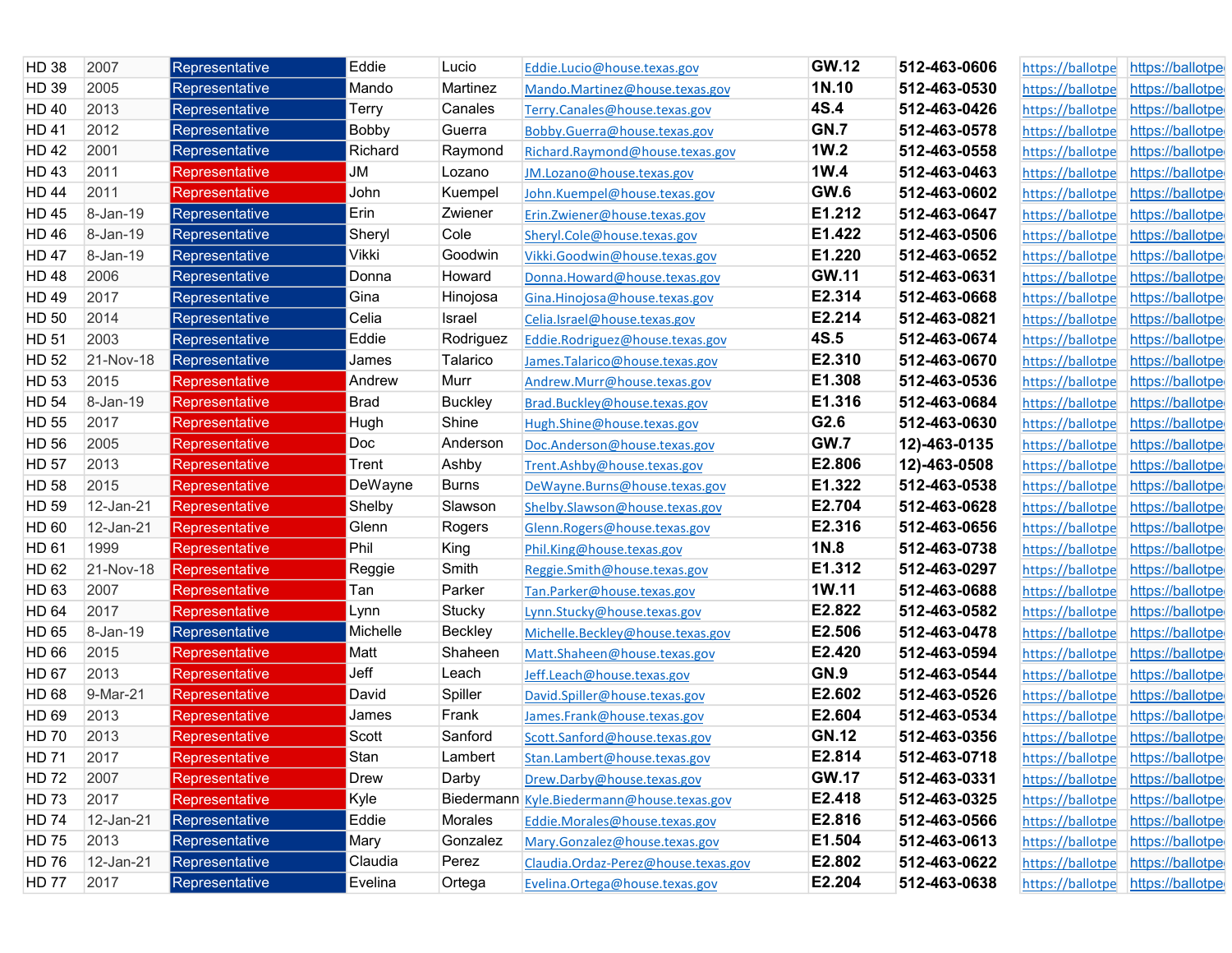| <b>HD 78</b>  | 2013            | Representative | Joe           | Moody          | Joe.Moody@house.texas.gov            | <b>GN.8</b>  | 512-463-0728 | https://ballotpe | https://ballotpe |
|---------------|-----------------|----------------|---------------|----------------|--------------------------------------|--------------|--------------|------------------|------------------|
| HD 79         | 11-Feb-19       | Representative | Art           | Fierro         | Art.Fierro@house.texas.gov           | E2.412       | 512-463-0596 | https://ballotpe | https://ballotpe |
| HD 80         | 2005            | Representative | Tracy         | King           | Tracy.King@house.texas.gov           | <b>GW.16</b> | 512-463-0194 | https://ballotpe | https://ballotpe |
| <b>HD 81</b>  | 2015            | Representative | <b>Brooks</b> | Landgraf       | Brooks.Landgraf@house.texas.gov      | E1.324       | 512-463-0546 | https://ballotpe | https://ballotpe |
| <b>HD 82</b>  | 1969            | Representative | Tom           | Craddick       | Tom.Craddick@house.texas.gov         | 1W.9         | 512-463-0500 | https://ballotpe | https://ballotpe |
| <b>HD 83</b>  | 2015            | Representative | Dustin        | <b>Burrows</b> | Dustin.Burrows@house.texas.gov       | E2.722       | 512-463-0542 | https://ballotpe | https://ballotpe |
| <b>HD 84</b>  | 2011            | Representative | John          | Frullo         | John.Frullo@house.texas.gov          | 4N.6         | 512-463-0676 | https://ballotpe | https://ballotpe |
| <b>HD 85</b>  | 2013            | Representative | Phil          | Stephenson     | Phil.Stephenson@house.texas.gov      | E2.902       | 512-463-0604 | https://ballotpe | https://ballotpe |
| <b>HD 86</b>  | 1985            | Representative | John          | Smithee        | John.Smithee@house.texas.gov         | 1W.10        | 512-63-0702: | https://ballotpe | https://ballotpe |
| <b>HD 87</b>  | 2011            | Representative | Four          | Price          | Four.Price@house.texas.gov           | 1N.9         | 512-463-0470 | https://ballotpe | https://ballotpe |
| <b>HD 88</b>  | 2013            | Representative | Ken           | King           | Ken.King@house.texas.gov             | E2.808       | 512-463-0736 | https://ballotpe | https://ballotpe |
| <b>HD 89</b>  | 8-Jan-19        | Representative | Candy         | Noble          | Candy.Noble@house.texas.gov          | E1.414       | 512-463-0186 | https://ballotpe | https://ballotpe |
| HD 90         | 2015            | Representative | Ramon         | Romero         | Ramon.Romero@house.texas.gov         | E2.322       | 512-463-0740 | https://ballotpe | https://ballotpe |
| HD 91         | 2013            | Representative | Stephanie     | Klick          | Stephanie.Klick@house.texas.gov      | E2.608       | 512-463-0599 | https://ballotpe | https://ballotpe |
| HD 92         | 12-Jan-21       | Representative | Jeff          | Cason          | Jeff.Cason@house.texas.gov           | E2.402       | 512-463-0522 | https://ballotpe | https://ballotpe |
| HD 93         | 2013            | Representative | Matt          | Krause         | Matt.Krause@house.texas.gov          | <b>4S.6</b>  | 512-463-0562 | https://ballotpe | https://ballotpe |
| <b>HD 94</b>  | 2015            | Representative | Tony          | Tinderholt     | Tony.Tinderholt@house.texas.gov      | E2.508       | 512-463-0624 | https://ballotpe | https://ballotpe |
| <b>HD 95</b>  | 2013            | Representative | Nicole        | Collier        | Nicole.Collier@house.texas.gov       | E1.506       | 512-463-0716 | https://ballotpe | https://ballotpe |
| <b>HD 96</b>  | 12-Jan-21       | Representative | David         | Cook           | David.Cook@house.texas.gov           | E1.410       | 512-463-0374 | https://ballotpe | https://ballotpe |
| <b>HD 97</b>  | 2013            | Representative | Craig         | Goldman        | Craig.Goldman@house.texas.gov        | E2.606       | 512-463-0608 | https://ballotpe | https://ballotpe |
| <b>HD 98</b>  | 2013            | Representative | Giovanni      | Capriglione    | Giovanni.Capriglione@house.texas.gov | E2.610       | 512-463-0690 | https://ballotpe | https://ballotpe |
| <b>HD 99</b>  | 2001            | Representative | Charlie       | Geren          | Charlie.Geren@house.texas.gov        | <b>GW.15</b> | 512-463-0610 | https://ballotpe | https://ballotpe |
| HD 100        | 12-Jan-21       | Representative | Jasmine       | Crockett       | Jasmine.Crockett@house.texas.gov     | E1.412       | 512-463-0586 | https://ballotpe | https://ballotpe |
| HD 101        | 2013            | Representative | Chris         | Turner         | Chris.Turner@house.texas.gov         | 4N.4         | 512-463-0574 | https://ballotpe | https://ballotpe |
|               | HD 102 8-Jan-19 | Representative | Ana-Maria     | Ramos          | Ana-Maria.Ramos@house.texas.gov      | E2.312       | 512-463-0454 | https://ballotpe | https://ballotpe |
| HD 103 2005   |                 | Representative | Rafael        | Anchia         | Rafael.Anchia@house.texas.gov        | 1N.5         | 12)-463-0746 | https://ballotpe | https://ballotpe |
|               | HD 104 8-Jan-19 | Representative | Jessica       | Gonzalez       | Jessica.Gonzalez@house.texas.gov     | E2.820       | 512-463-0408 | https://ballotpe | https://ballotpe |
|               | HD 105 8-Jan-19 | Representative | Terry         | Meza           | Terry.Meza@house.texas.gov           | E1.216       | 512-463-0641 | https://ballotpe | https://ballotpe |
| HD 106        | 8-Jan-19        | Representative | Jared         | Patterson      | Jared.Patterson@house.texas.gov      | E1.310       | 512-463-0694 | https://ballotpe | https://ballotpe |
| HD 107        | 2017            | Representative | Victoria      | Neave          | Victoria.Neave@house.texas.gov       | E1.404       | 512-463-0244 | https://ballotpe | https://ballotpe |
| HD 108 2015   |                 | Representative | Morgan        | Meyer          | Morgan.Meyer@house.texas.gov         | E1.302       | 512-463-0367 | https://ballotpe | https://ballotpe |
|               | HD 109 8-Jan-19 | Representative | Carl          | Sherman        | Carl.Sherman@house.texas.gov         | E1.424       | 512-463-0953 | https://ballotpe | https://ballotpe |
| <b>HD 110</b> | 2013            | Representative | Toni          | Rose           | Toni.Rose@house.texas.gov            | E2.306       | 512-463-0664 | https://ballotpe | https://ballotpe |
| HD 111 1993   |                 | Representative | Yvonne        | Davis          | Yvonne.Davis@house.texas.gov         | 4N.9         | 512-463-0598 | https://ballotpe | https://ballotpe |
| HD 112 2009   |                 | Representative | Angie         | <b>Button</b>  | Angie.Button@house.texas.gov         | GW.8         | 512-463-0486 | https://ballotpe | https://ballotpe |
|               | HD 113 8-Jan-19 | Representative | Rhetta        | Bowers         | Rhetta.Bowers@house.texas.gov        | E2.906       | 512-463-0465 | https://ballotpe | https://ballotpe |
|               | HD 114 8-Jan-19 | Representative | John          | Turner         | John.Turner@house.texas.gov          | E2.320       | 512-463-0576 | https://ballotpe | https://ballotpe |
|               | HD 115 8-Jan-19 | Representative | Julie         | Johnson        | Julie.Johnson@house.texas.gov        | E2.804       | 512-463-0468 | https://ballotpe | https://ballotpe |
|               |                 |                |               |                |                                      |              |              |                  |                  |